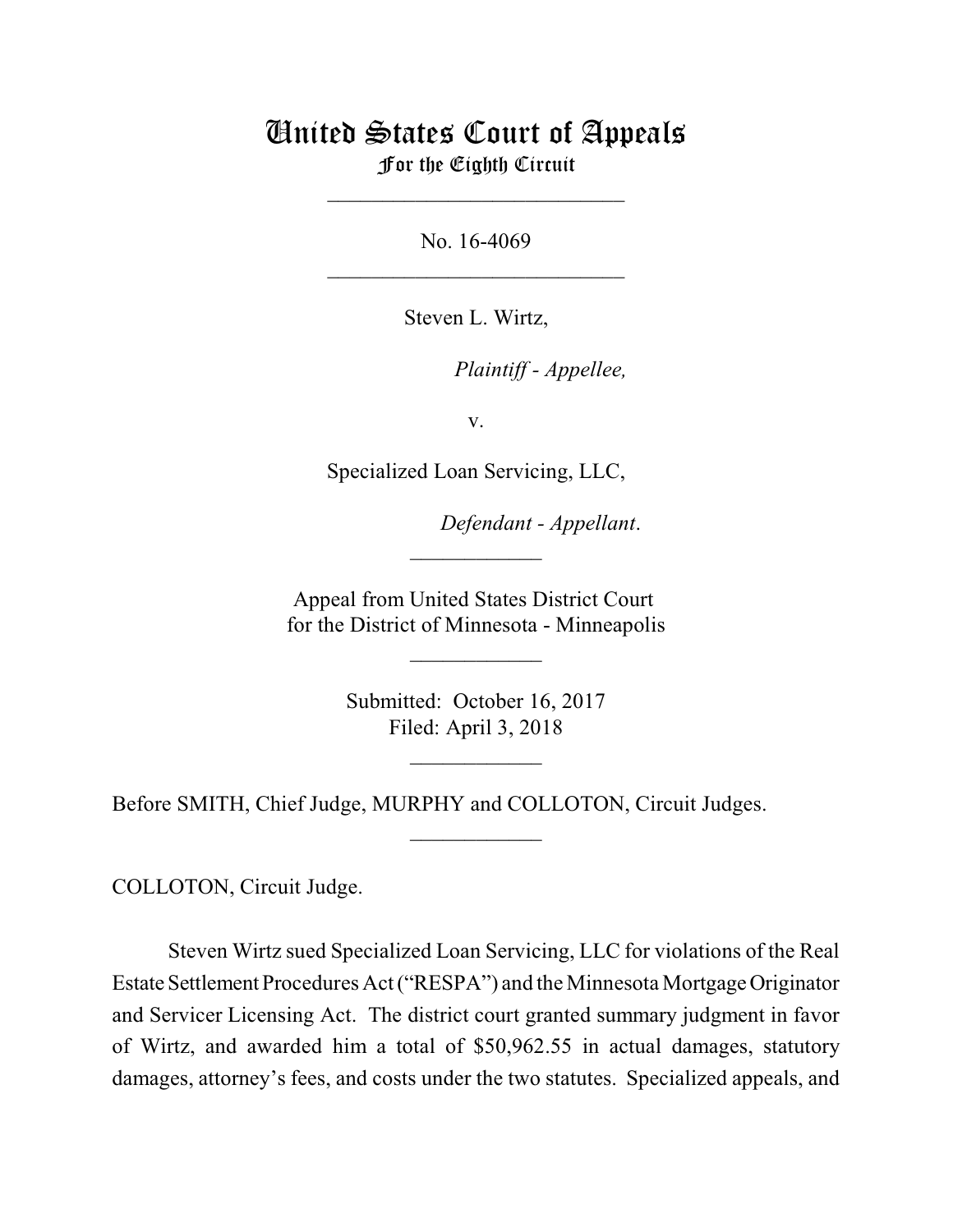we reverse because Wirtz did not prove actual damages under RESPA and thus did not establish an essential element of his federal claim.

## I.

RESPA imposes various duties on mortgage loan servicers. 12 U.S.C. § 2605. One duty is to respond to certain borrower inquires, called "qualified written requests," in one of three ways. § 2605(e). First, the servicer may correct the borrower's account and notify the borrower of the correction.  $\S$  2605(e)(2)(A). Second, the servicer may, "after conducting an investigation," provide the borrower with "a statement of the reasons for which the servicer believes the account of the borrower is correct as determined by the servicer."  $\S 2605(e)(2)(B)(i)$ . Or third, the servicer may, "after conducting an investigation," provide the borrower with the "information requested by the borrower or an explanation of why the information requested is unavailable or cannot be obtained by the servicer."  $\S 2605(e)(2)(C)(i)$ .

If a mortgage loan servicer fails to comply with its duties to respond appropriately to a qualified written request, the individual borrower is entitled to "any actual damages to the borrower as a result of the failure."  $\S$  2605(f)(1)(A). The borrower also may recover "any additional damages, as the court may allow, in the case of a pattern or practice of noncompliance with the requirements of this section, in an amount not to exceed \$2,000."  $\S 2605(f)(1)(B)$ . The Minnesota Act piggybacks on RESPA by forbidding a servicer to violate a "federal law regulating residential mortgage loans." Minn. Stat. § 58.13, subdiv. 1(a)(8).

Wirtz ended up in a dispute with Specialized over the servicer's responses to Wirtz's qualified written requests. To understand the dispute, it is necessary to review the history of Wirtz's mortgage loan.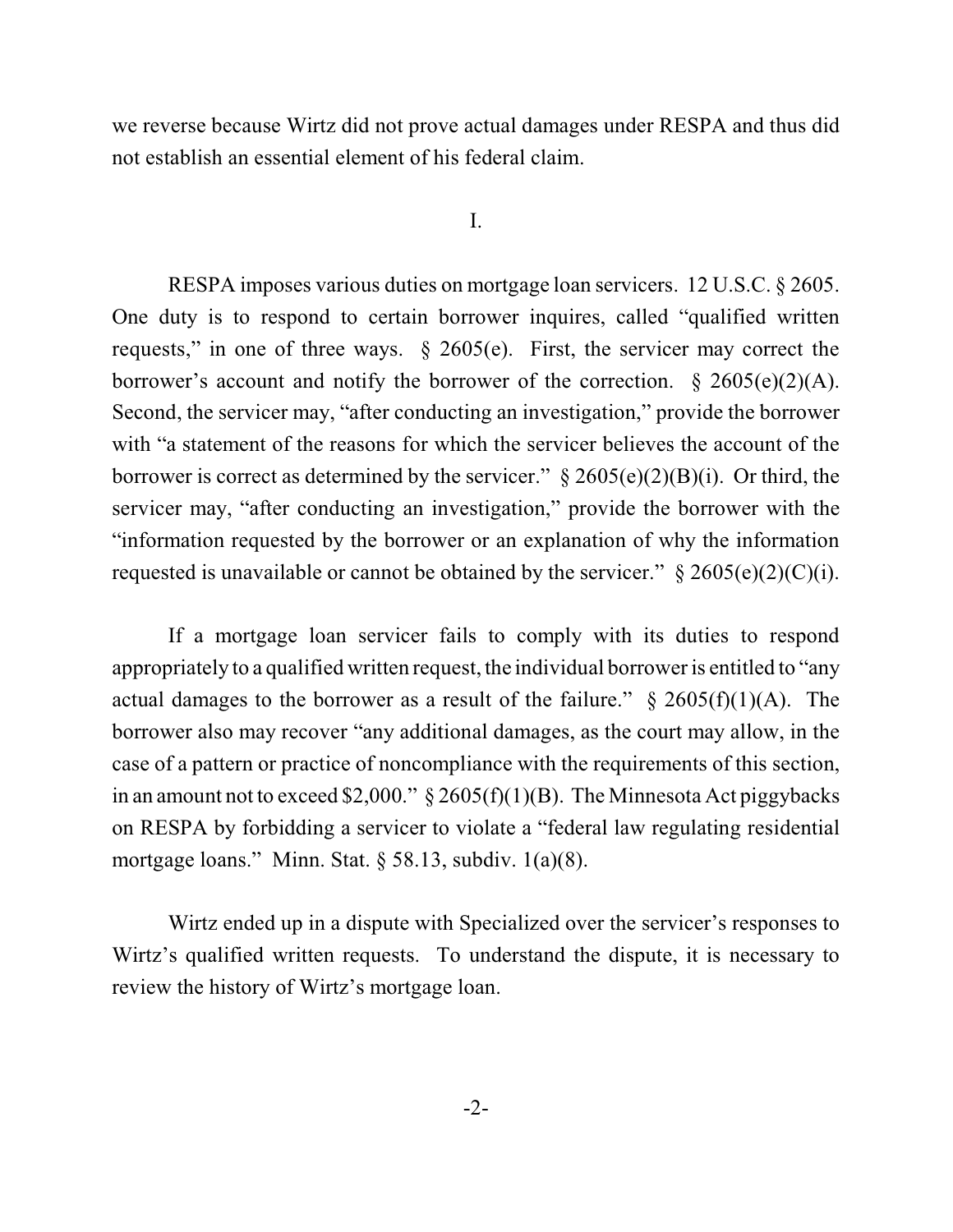In August 2001, Wirtz received a mortgage loan from ABN Amro Mortgage Group, Inc. JPMorgan Chase Bank, N.A. ("Chase") began to service the loan in 2002. Chase assigned servicing of the loan to Specialized in June 2013. As part of the transfer of service, Specialized received from Chase a portion of Wirtz's payment history, which included a record of payments beginning on June 11, 2011.

This partial payment history showed that Wirtz was one-month delinquent on his loan as of the first entry for June 2011. The partial payment history also showed that Wirtz fell behind by another payment between June 2011 and June 2013. Based on this history received from Chase, Specialized sent Wirtz a notice that loan payments were past due.

After Wirtz made several telephone calls to Specialized disputing that his account was overdue, Wirtz contacted the Minnesota Attorney General's office. The Attorney General's office sent a letter to Specialized on October 9, 2013, asking the servicer to review the matter promptly.

Specialized responded on October 18, 2013, stating that its records showed that Wirtz's account was one month delinquent on June 11, 2011, that Wirtz had missed two payments to Chase in February 2012 and February 2013, and that Wirtz had made an extra payment in May 2012, resulting in an overall two-month delinquency. Specialized said that if Wirtz wanted to prove that his loan was not delinquent when Chase began servicing the loan, he needed to provide records from the loan servicer who preceded Chase. Similarly, if Wirtz wanted to contest the record that he missed payments in February 2012 and February 2013, then Specialized required Wirtz to provide the front and back of cancelled checks showing that Chase received those payments.

On November 8, 12, and 25, 2013, Wirtz's counsel sent a series of three qualified written requests to Specialized asking for information, including "[t]he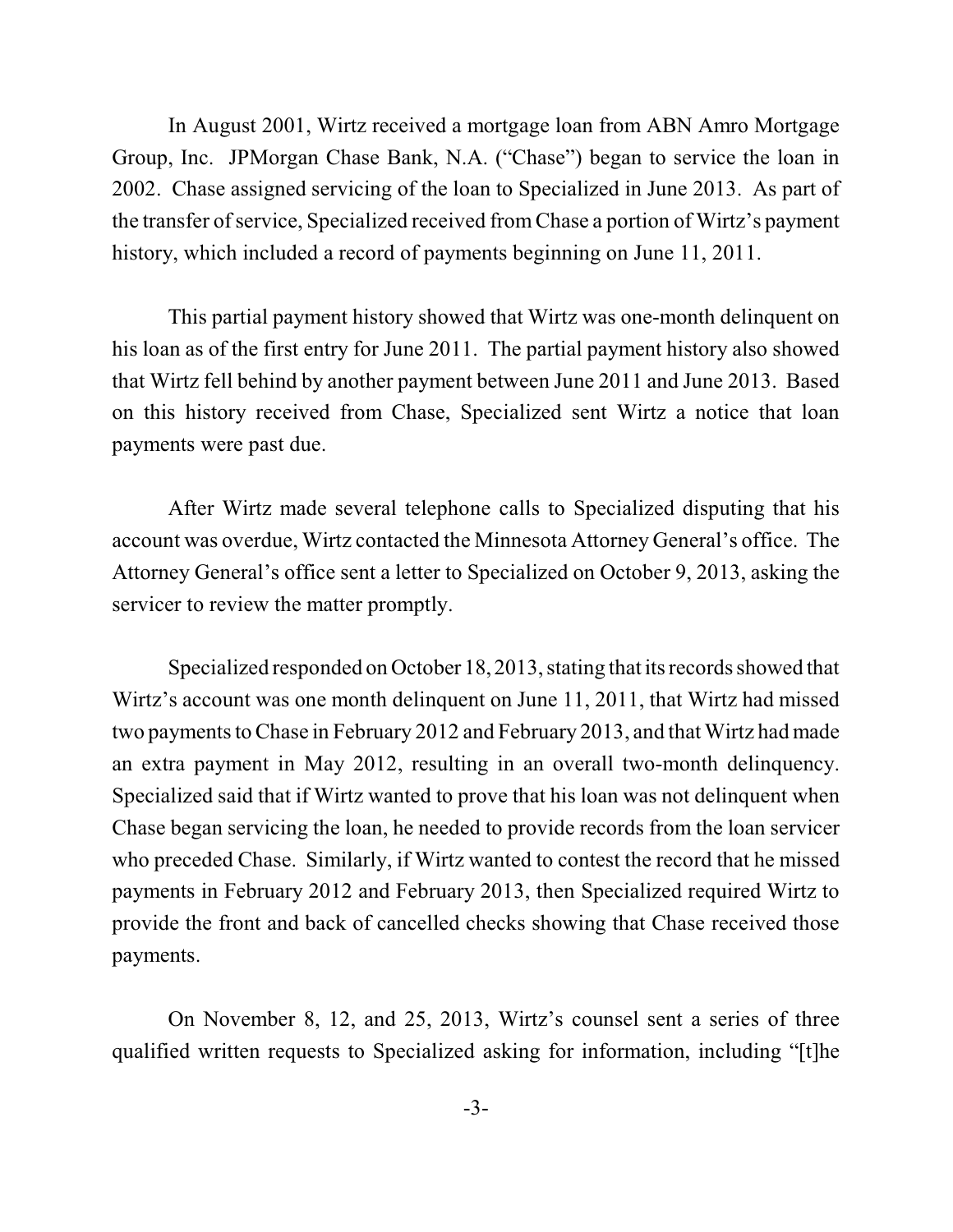monthly principal and interest payment, and monthly escrow payment from origination to present." He also sought "[a] full explanation of why [Specialized] believes that Steven Wirtz's mortgage was past due on or before 6/17/2013 when [Specialized] was transferred the servicing rights for the above-referenced loan." Specialized responded to the three letters on December 9, 2013, and reiterated that Wirtz must provide the records described in its letter to the Minnesota Attorney General's Office if he wished to convince Specialized that the account was current.

On December 27, 2013, and February 4, 2014, Wirtz's attorney sent Specialized two more qualified written requests, in which he provided a complete copy of Wirtz's loan payment history and Wirtz's bank records from January 2012 to November 2013. The December 27 letter stated that Wirtz paid \$80 for the bank records but did not mention any costs for obtaining the loan payment history. The letters also restated Wirtz's position that Specialized's reporting of his account was erroneous. Specialized responded to Wirtz's letters on February 5 and March 13, 2014, respectively. The responses provided a listing of Specialized's records for Wirtz's loan beginning in November 2011 and repeated Specialized's position on Wirtz's account.

Wirtz then sued Chase and Specialized, alleging that both entities violated RESPA and the Minnesota Act by failing to respond adequately to his qualified written requests. The complaint asserted that the payment history from 2011 showed a one-month delinquency because Chase mistakenly applied an entire payment in 2010 to reduce the loan's principal amount when it should have registered the amount as a normal monthly payment to reduce principal and interest. Wirtz eventually settled with Chase, leaving Specialized as the only defendant.

The district court then granted summary judgment in favor of Wirtz on his claims under RESPA and the Minnesota Act. The court concluded that Specialized failed to conduct a sufficient investigation into Wirtz's letters regarding the pre-June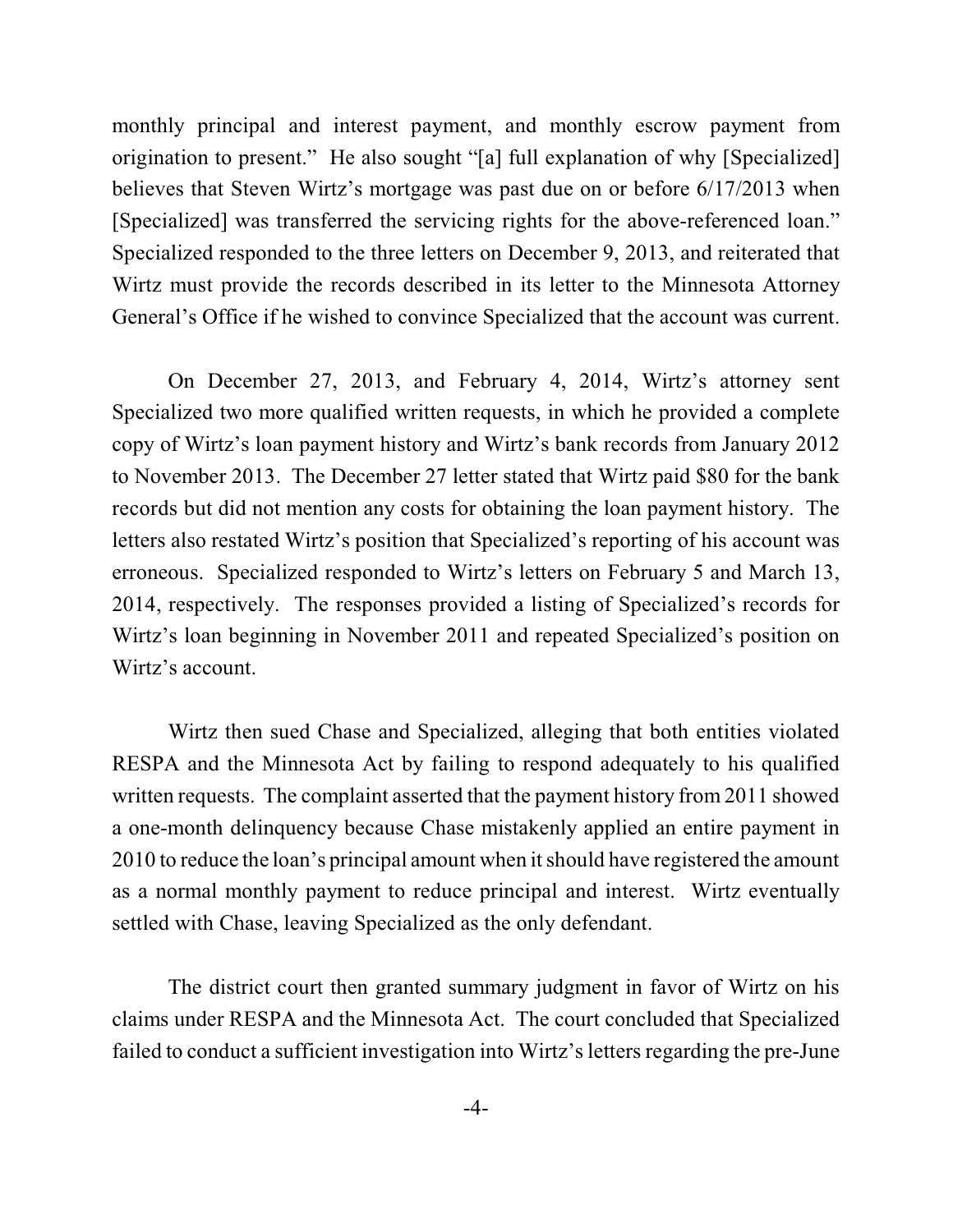2011 delinquency and to provide Wirtz with the information that he requested as required by RESPA. The court determined that because Specialized violated RESPA, the servicer also contravened the Minnesota Act's prohibition on violating a federal law regulating residential mortgage loans.

The district court awarded Wirtz actual and statutory damages under RESPA. The court concluded that Wirtz suffered \$80 in actual damages from obtaining his bank records for 2012 to 2013, and that Specialized's actions constituted a "pattern or practice" of noncompliance that justified \$2000 in statutory damages. Under the Minnesota statutes, the court awarded Wirtz damages of \$2,137.22 based on lender fees included in the principal amount of his loan, attorney's fees of \$45,468.50, and costs of \$1,286.83. *See* Minn. Stat. § 58.18, subdiv. 1.

Specialized appeals and argues as a matter of law that it did not violate RESPA or the Minnesota Act. We review the district court's grant of summary judgment *de novo*. *UnitedHealth Grp. Inc. v. Exec. Risk Specialty Ins. Co.*, 870 F.3d 856, 861 (8th Cir. 2017).

## II.

## A.

Specialized argues that it responded adequately to Wirtz's qualified written requests, so there can be no liability under RESPA or the Minnesota Act. The statute provides that after receipt of a qualified written request, the servicer must, "after conducting an investigation," provide a written explanation or clarification. 12 U.S.C. § 2605(e)(2)(B)-(C). Whether Specialized failed to comply with RESPA depends on what type of investigation the statute requires in response to a qualified written request.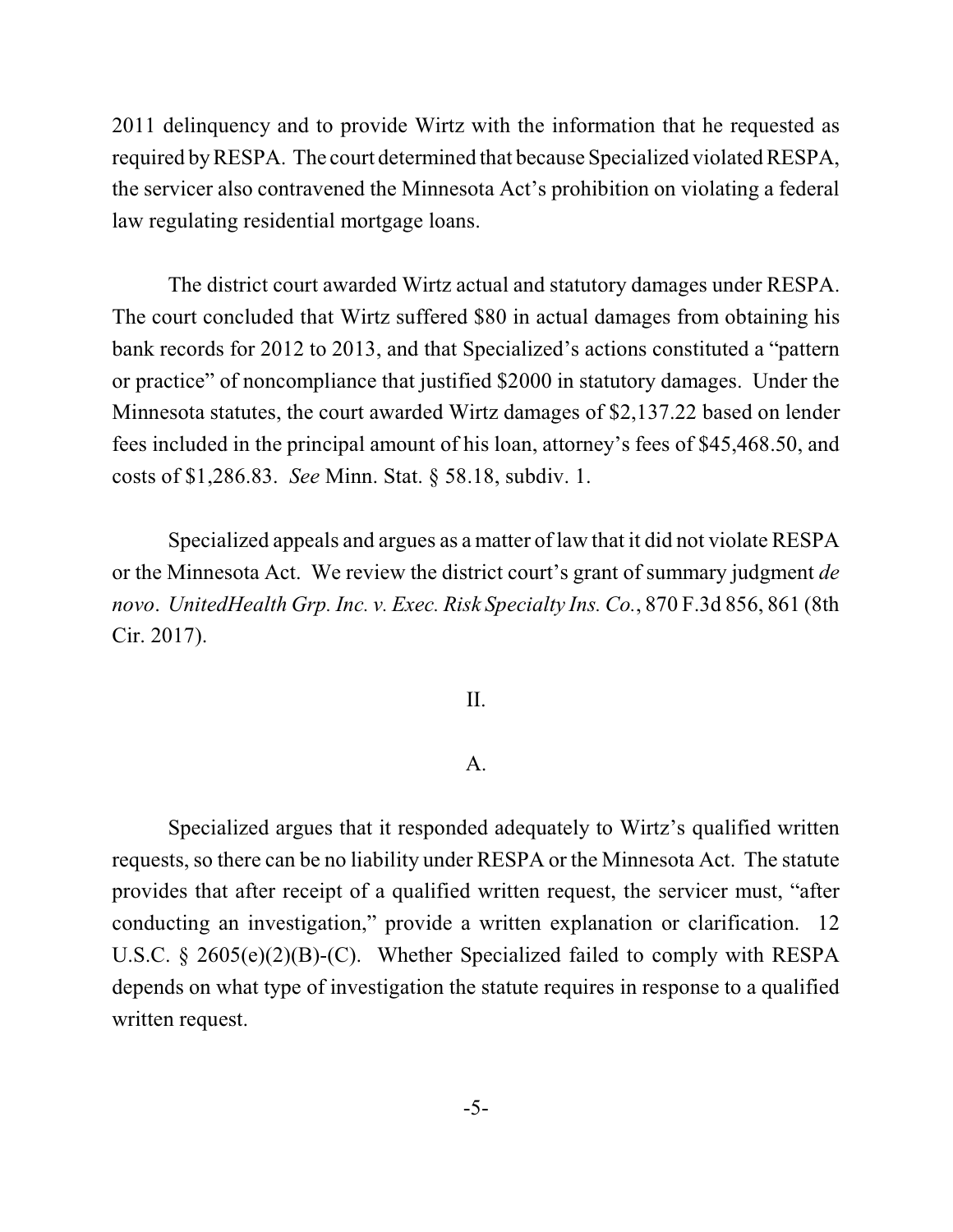The district court ruled that Specialized violated RESPA because the servicer "made minimal effort to investigate the error" that Wirtz identified in his account fromAugust 2010. Specialized countersthat its investigation could not have violated RESPA because the statute does not "impose a substantive obligation on a servicer to ensure that its investigation is sufficiently thorough."

RESPA mandates that the servicer must take certain actions "after conducting an investigation." The ordinary meaning of "investigation" is "[t]he action of investigating; the making of a search or inquiry; systematic examination; careful and minute research." 8 *Oxford English Dictionary* 47 (2d ed. 1989). Similarly, in legal terminology, the verb "investigate" means "[t]o inquire into (a matter) systematically." *Black's Law Dictionary* 953 (10th ed. 2014). These ordinary meanings are inconsistent with an interpretation of  $\S 2605(e)(2)(B)-(C)$  that would allow a servicer to satisfy the statute with a cursory or superficial inquiry.

We also may consider a statute's stated purpose to illuminate the text, *see Asgrow Seed Co. v. Winterboer*, 513 U.S. 179, 192 (1995), and RESPA's declaration of purpose reinforces our understanding of the language of  $\S 2605(e)(2)$ . Congress enacted RESPA to provide consumers "with greater and more timely information on the nature and costs of the settlement process." 12 U.S.C. § 2601(a). To serve this purpose, Congress required loan servicers to respond to inquiries from borrowers seeking information about their accounts or to correct accounting errors.  $\S 2605(e)$ . If loan servicers could respond to those inquires after conducting perfunctory examinations, then consumers would be unable to obtain "greater or more timely information." § 2601(a). "It would make little sense to conclude that, in creating a system intended to give consumers a means to dispute—and, ultimately, correct—inaccurate information [regarding their loan accounts], Congress used the term 'investigation' to include superficial, *un*reasonable inquiries by [loan servicers]." *Johnson v. MBNA Am. Bank, N.A.*, 357 F.3d 426, 430-31 (4th Cir. 2004). Given the ordinary meaning of "investigation" and the purpose of RESPA, we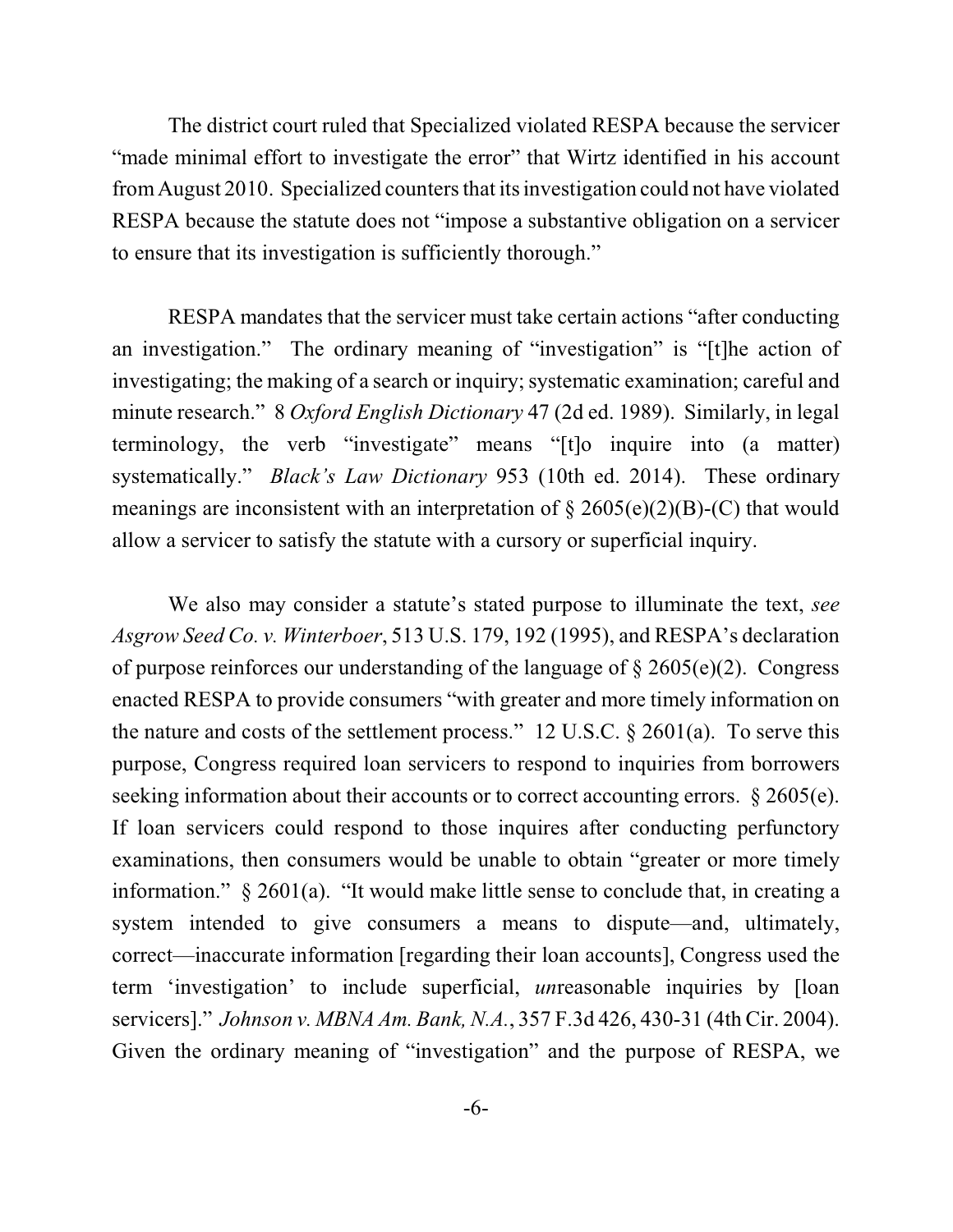conclude that  $\S 2605(e)(2)(B)-(C)$  imposes a substantive obligation on mortgage loan servicers to conduct a reasonably thorough examination before responding to a borrower's qualified written request.

Specialized resists this conclusion and contends the statute "imposed mere procedural obligations to investigate and respond," because federal regulators did not establish a substantive obligation to investigate until January 2014. *See Wilson v. Bank of Am. N.A.*, 48 F. Supp. 3d 787, 804 (E.D. Pa. 2014). Effective January 2014, the Bureau of Consumer Financial Protection amended its Regulation X to require that mortgage loan servicers conduct a "reasonable investigation" in response to a qualified written request. *Regulation X*, 78 Fed. Reg. 10,696, 10,878 (Feb. 14, 2013) (codified at 12 C.F.R. § 1024.35(e)(1)(i)(B)). The addition of a new regulatory command, however, does not imply that the statute previously did not include one. In this case, we conclude that the new regulation simply reflects a requirement already dictated by the statutory text.

The undisputed facts show that Specialized failed to conduct a reasonable investigation of Wirtz's pre-June 2011 loan payment history. Wirtz's letter of November 8, 2013 requested the payment history for Wirtz's mortgage loan "from origination to present," and an explanation of why Specialized thought Wirtz's loan was past due when it began servicing the loan in June 2011. Specialized did not obtain, review, or provide the full payment history as Wirtz requested. Specialized merely referred back to its prior letter to the Minnesota Attorney General's office, which in turn discussed only the partial payment history beginning in June 2011. Because Specialized never provided the full loan payment history, Wirtz himself procured a copy of his loan payment history from 2002 and included that payment history with his December 27 letter. But in response to that letter, Specialized still did not address the pre-2011 loan payment history and instead discussed only payments beginning in November 2011.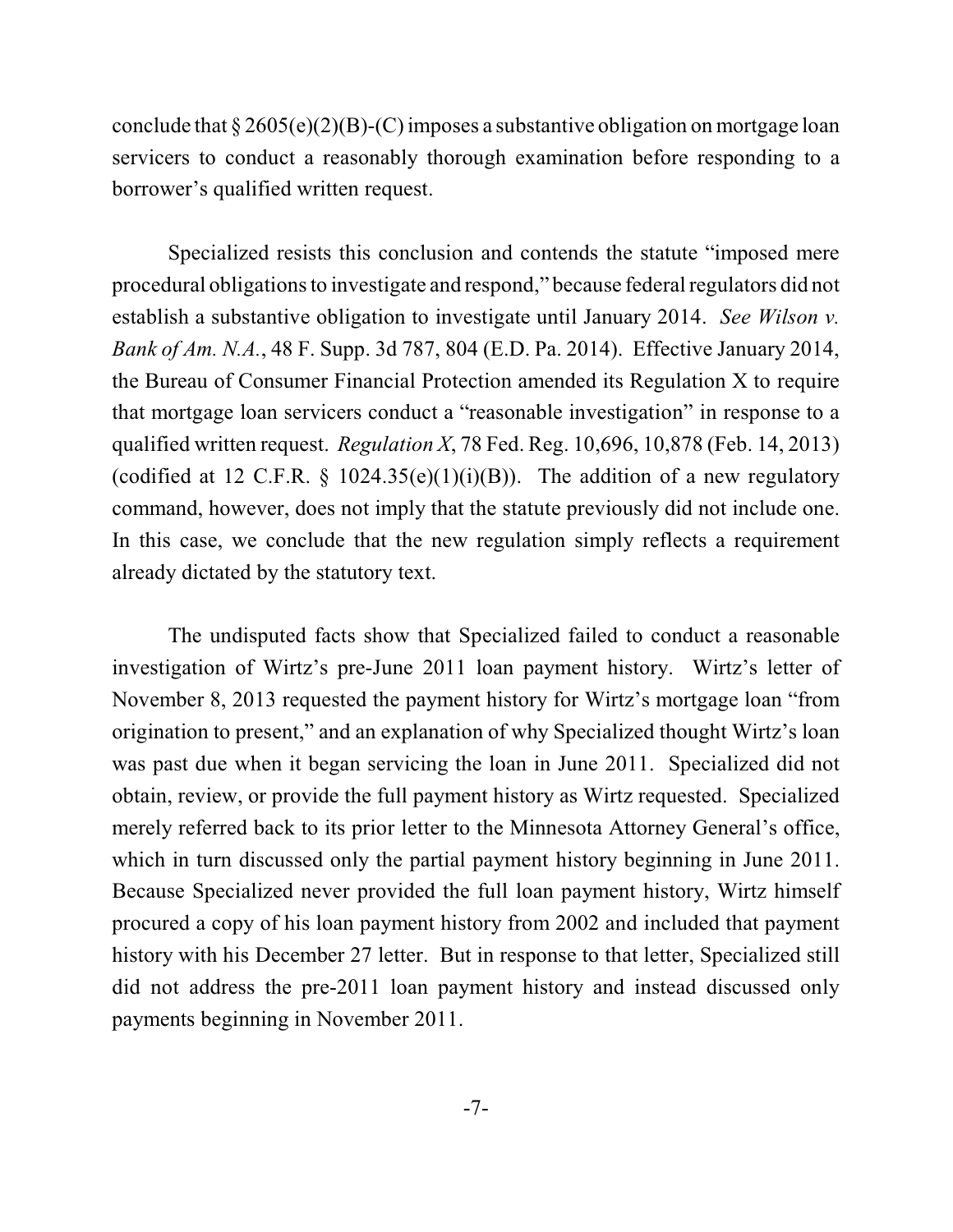Specialized then complains that the district court erroneously required it not only to conduct an investigation but also to correct the alleged error that Wirtz identified in his account history. The servicer cites the district court's statements that "if [Specialized] had investigated the request, it could have discovered and corrected the error," and that Specialized's "failure to investigate and correct the error violated RESPA." Specialized argues that RESPA does not require a loan servicer to correct an account if it adequately explains why it believes that the account is already correct. *See Starkey v. JPMorgan Chase Bank, N.A.*, No. 1:13-cv-694, 2013 WL 6669268, at \*4 (S.D. Ohio Dec. 18, 2013).

The district court's ruling, however, did not rest on Specialized's failure to correct the alleged error. Rather, the district court ultimately concluded that Specialized violated RESPA because it "made minimal effort to investigate the error." Specialized's failure to obtain Wirtz's pre-2011 loan payment history and to review that history when Wirtz provided it establishes that the servicer did not conduct a reasonable investigation as required by RESPA. The district court correctly determined that Specialized failed to comply with  $\S 2605(e)(2)(B)-(C)$ .

The district court ruled that Specialized also violated RESPA by failing to provide the information that Wirtz requested about his loan history since origination. The statute requires that a loan servicer must provide the "information requested by the borrower or an explanation of why the information requested is unavailable or cannot be obtained by the servicer."  $\S 2605(e)(2)(C)(i)$ . Specialized argues that the pre-2011 payment history requested by Wirtz was "unavailable," because Specialized "did not receive that information from Chase." That Specialized did not possess the pre-2011 payment history at the time of Wirtz's request, however, does not make that payment history unavailable if it could be obtained through reasonable investigation. Specialized simply needed to ask Chase for the earlier records. Specialized failed to comply with  $\S 2605(e)(2)(C)(i)$  when it did not provide the pre-2011 payment history in response to Wirtz's request.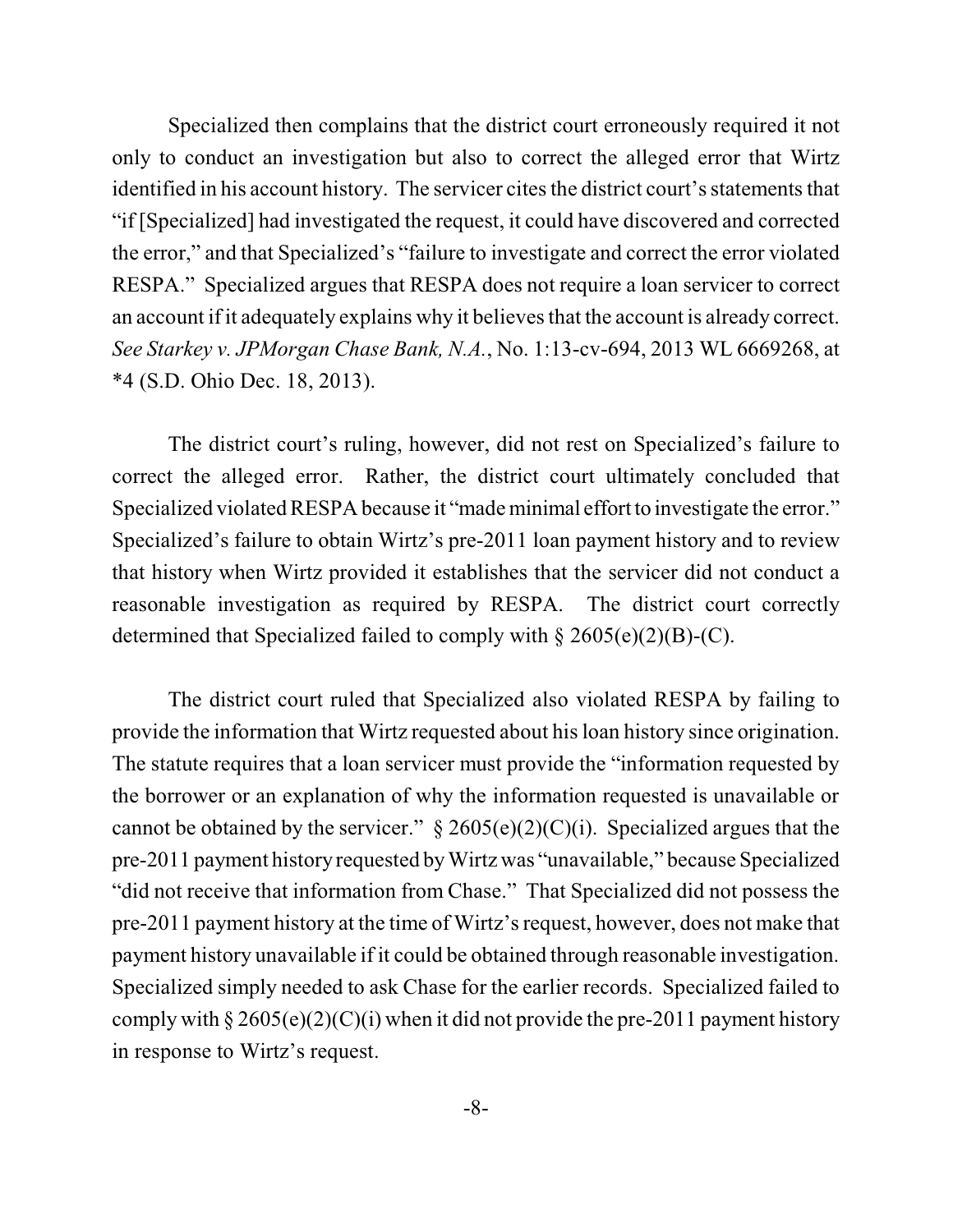1.

Specialized argues that even if it failed to comply with certain duties under RESPA, Wirtz failed to present a submissible claim because he did not show damages. Proof of actual damages is an essential element of a claim under RESPA. *See Hintz v. JPMorgan Chase Bank, N.A.*, 686 F.3d 505, 510-11 (8th Cir. 2012). The only relief available under RESPA is an award of actual damages and "additional damages" in certain circumstances, so an assertion that a servicer breached a duty under RESPA without causing actual harm does not state a claim under the statute. *Accord Renfroe v. Nationstar Mortg., LLC*, 822 F.3d 1241, 1246 (11th Cir. 2016); *Toone v. Wells Fargo Bank, N.A.*, 716 F.3d 516, 523 (10th Cir. 2013); *Molina v. Wash. Mut. Bank*, No. 09-CV-00894-IEG (AJB), 2010 WL 431439, at \*7 (S.D. Cal. Jan. 29, 2010) (citing cases); *Ricotta v. Ocwen Loan Servicing, LLC*, No. 06-cv-01502-MSK-KLM, 2008 WL 516674, at \*5 (D. Colo. Feb. 22, 2008).

We agree with Specialized that Wirtz failed to prove actual damages, because Specialized's failure to comply with RESPA did not cause Wirtz's alleged harm. When a loan servicer fails to comply with  $\S 2605(e)$ , the borrower is entitled to "any" actual damages to the borrower *as a result of* the failure."  $\S 2605(f)(1)(A)$  (emphasis added). Congress's use of the phrase "as a result of" dictates that "there must be a 'causal link' between the alleged violation and the damages." *Renfroe*, 822 F.3d at 1246.

Specialized's failures to comply with RESPA all involve the pre-2011 payment history. The servicer failed to comply with the statute by not obtaining and reviewing the pre-2011 payment history, and by not providing the pre-2011 payment history to Wirtz as requested. It is true that Wirtz, as a result of Specialized's failures, had to obtain a copy of the pre-2011 payment history fromChase himself. But Wirtz did not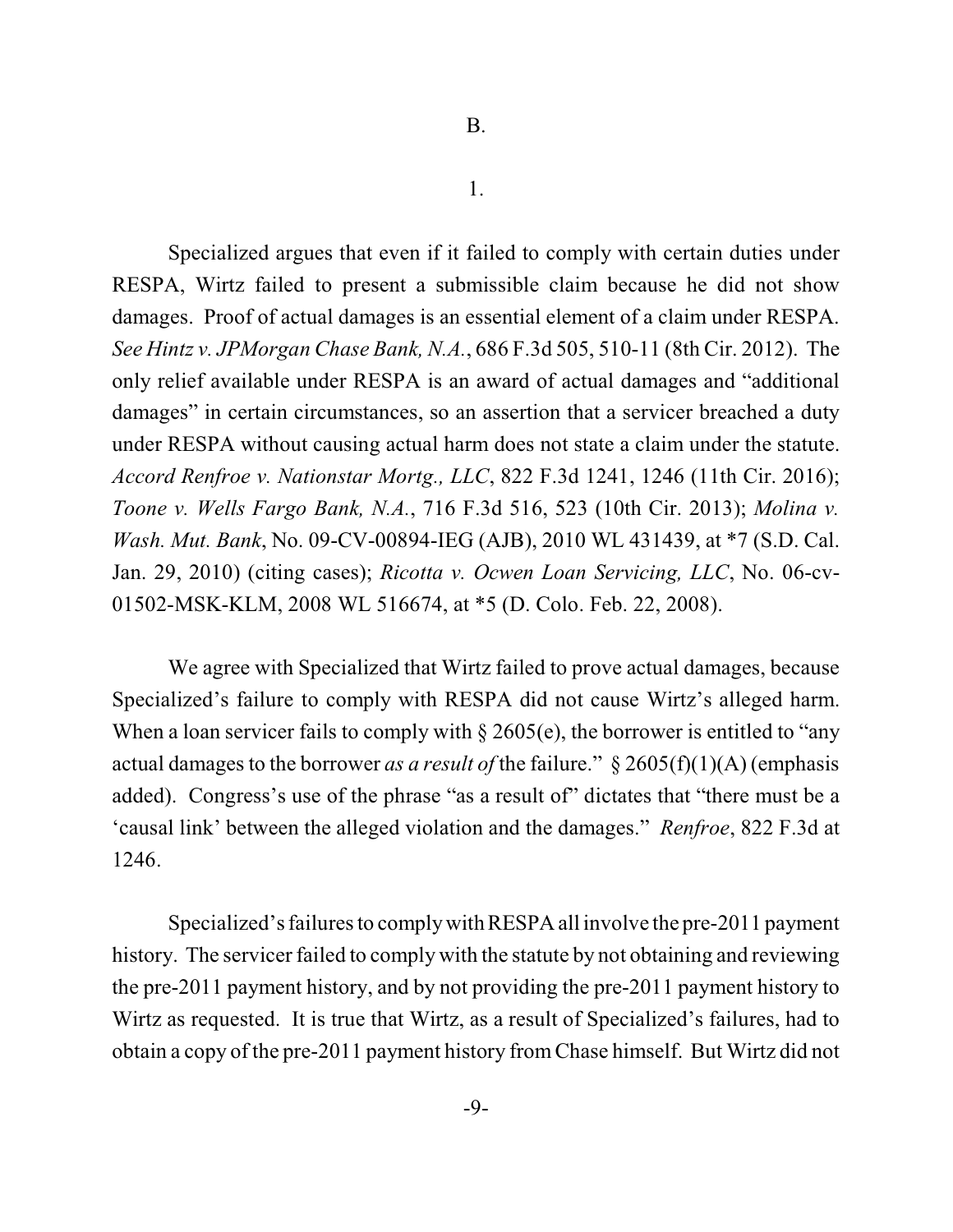claim that he paid any money for those records, and the district court did not award damages on that basis.

The district court's award of \$80 in actual damages was based on Wirtz's expense to obtain a copy of his bank statements from January 16, 2012, through November 17, 2013. These records, however, relate to a separate dispute between Wirtz and Specialized over whether Wirtz failed to make loan payments in February 2012 and February 2013. Specialized's letter of December 9 properly asked Wirtz to provide "front and back of the cancelled checks evidencing that Chase received and processed payments from February 2012 and 2013." *See* 12 C.F.R. § 1024.35(e)(2). Wirtz eventually acknowledged that the records held by Chase showed possible missed payments in early 2012 and 2013; he then maintained that he made catch-up payments in May 2012 and at a later date after Specialized began servicing the loan in June 2013. Specialized complied with its duties under RESPA in responding to Wirtz's inquiries about payments in 2012 and 2013.

The bank records that Wirtz obtained for 2012 and 2013 were irrelevant to the dispute whether Wirtz's loan payments were past due before June 2011. Wirtz did not pay \$80 for bank records from 2012 and 2013 "as a result of" Specialized's failure to investigate and provide information about the pre-2011 payment history. We therefore conclude that Wirtz did not submit sufficient evidence of actual damages under RESPA.

## 2.

Specialized also challenges the district court's award of statutory damages under RESPA. For failures to comply with  $\S$  2605(e), RESPA allows borrowers to recover actual damages and "any additional damages, as the court may allow, in the case of a pattern or practice of noncompliance with the requirements of this section, in an amount not to exceed \$2,000."  $\S 2605(f)(1)(B)$ .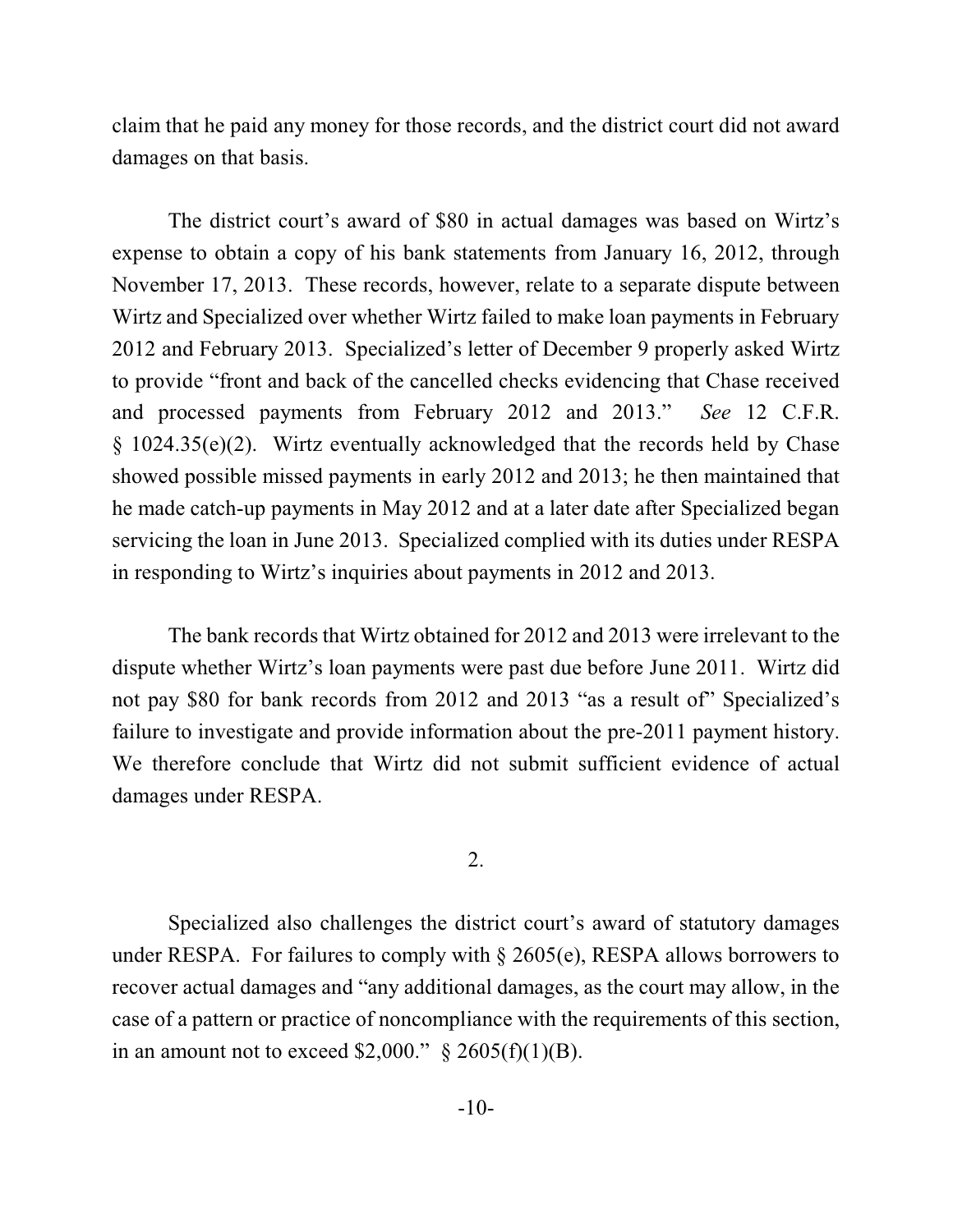A borrower cannot recover "additional" damages under  $\S$  2605(f)(1)(B) without first recovering actual damages. "[A]dditional" means "[e]xisting in addition, coming by way of addition; added." 1 *Oxford English Dictionary* 144 (2d ed. 1989). For RESPA's statutory damages to be "additional," there must be other damages to which they are "added." Because Wirtz suffered no actual damages, the district court's award of statutory damages must be reversed. *See Renfroe*, 822 F.3d at 1247 n.4.

Wirtz relies on decisions under different statutes that allow the recovery of statutory damages without an award of actual damages. Decisions under the Fair Debt Collection Practices Act are inapposite because the text of that statute does not dictate that statutory damages must be in addition to actual damages. *See* 15 U.S.C. § 1640(a)(2)(A). The Ninth Circuit in *Baker v. G.C. Servs. Corp.*, 677 F.2d 775, 780 (9th Cir. 1982), did hold that the Truth in Lending Act allowed for "additional damages as the court may allow" even without actual damages. But the court did not explain how that conclusion could be reconciled with the term "additional," and *Baker* is not convincing authority on the meaning of RESPA. In our view, the plain language of  $\S 2605(f)(1)(B)$  requires a borrower to recover actual damages before he can be eligible to recover "additional" statutory damages.

Alternatively, Wirtz failed to present sufficient evidence that Specialized engaged in a "pattern or practice of noncompliance" as required for damages under  $\S 2605(f)(1)(B)$ . The phrase "pattern or practice" appears in many federal statutes, and "the words reflect only their usual meaning." *Int'l Bhd. of Teamsters v. United States*, 431 U.S. 324, 336 n.16 (1977). To show a pattern or practice, a plaintiff must show that noncompliance with the statute "was the company's standard operating procedure—the regular rather than the unusual practice." *Id.* at 336;*see Renfroe*, 822 F.3d at 1247 (discussing the meaning of "pattern or practice" in RESPA). Conduct that does not amount to a violation of RESPA may not be considered, because the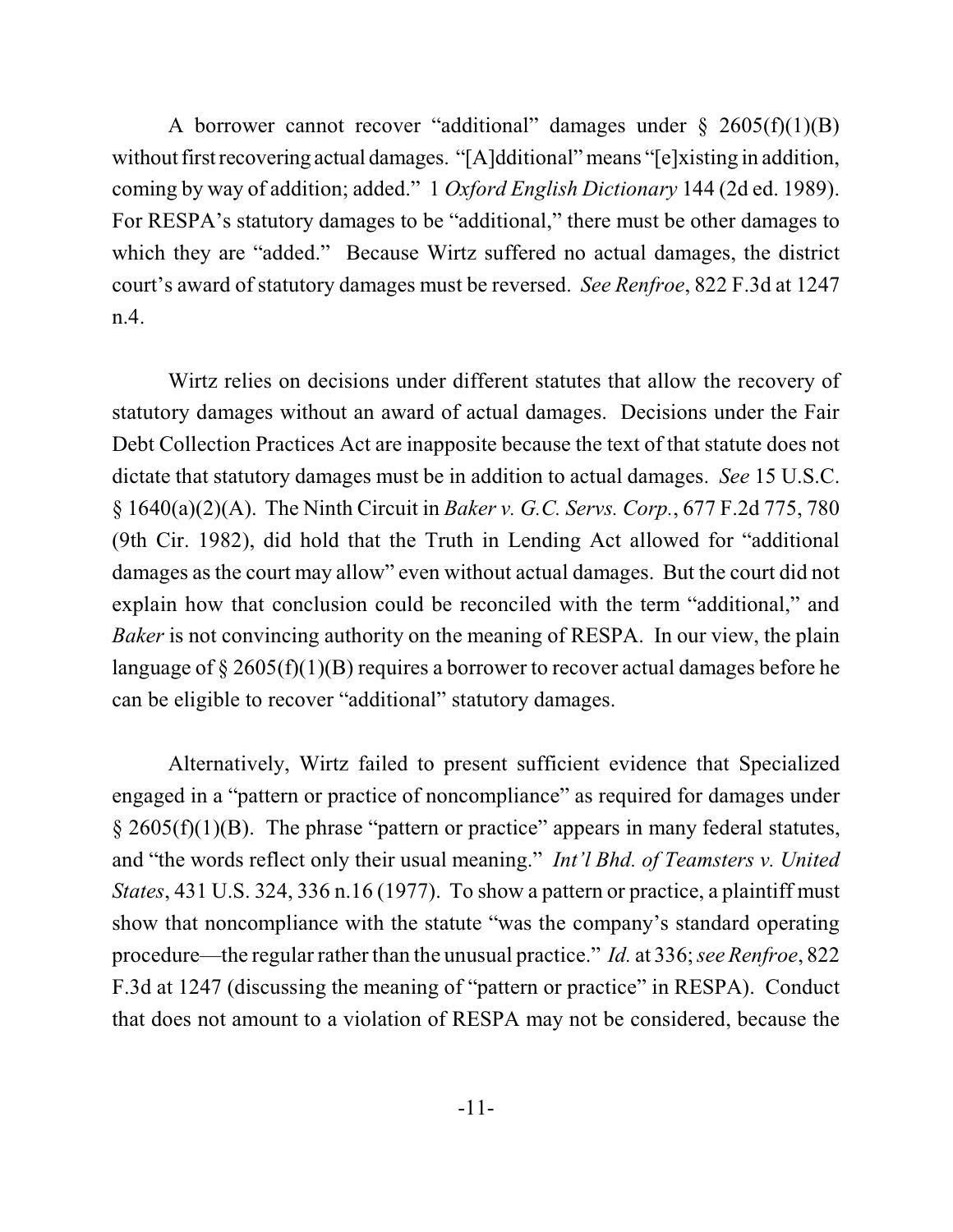statute requires "a pattern or practice of noncompliance *with the requirements of this section*." § 2605(f)(1)(B) (emphasis added).

Wirtz did not produce evidence to support a finding of "pattern or practice" here. There was no evidence that Specialized failed to investigate and respond reasonably to qualified written requests from other borrowers. *See Toone v. Wells Fargo Bank, N.A.*, 716 F.3d at 523. Even assuming that a servicer's activity with respect to a single borrower could establish a pattern or practice, the conduct here was insufficient to establish a standard operating procedure of noncompliance. The district court concluded that Specialized did not comply with RESPA in responding to letters from Wirtz dated November 8 and December 27. Wirtz concedes that two instances of noncompliance are not enough. *See Renfroe*, 822 F.3d at 1247. Although Wirtz sent a total of five letters to Specialized, three were dated within seventeen days and raised similar issues; Specialized made a single timely response. Wirtz sent two more letters that were similar to each other within six weeks, and Specialized responded to both. A borrower cannot manufacture a pattern or practice by sending multiple requests in quick succession involving the same subject matter.

Because Wirtz did not present evidence of damages resulting from Specialized's failures to comply with RESPA, he failed to establish an essential element of his claim under RESPA. We therefore reverse the district court's grant of summary judgment for Wirtz and remand with directions to enter judgment for Specialized on the RESPA claim.

## C.

Wirtz brought a separate claim under the Minnesota Mortgage Originator and Servicer Licensing Act. The Minnesota Act provides that no servicer "shall . . . violate any provision of any . . . federal law regulating residential mortgage loans." Minn. Stat. § 58.13, subdiv. 1(a)(8). The district court ruled that because Specialized